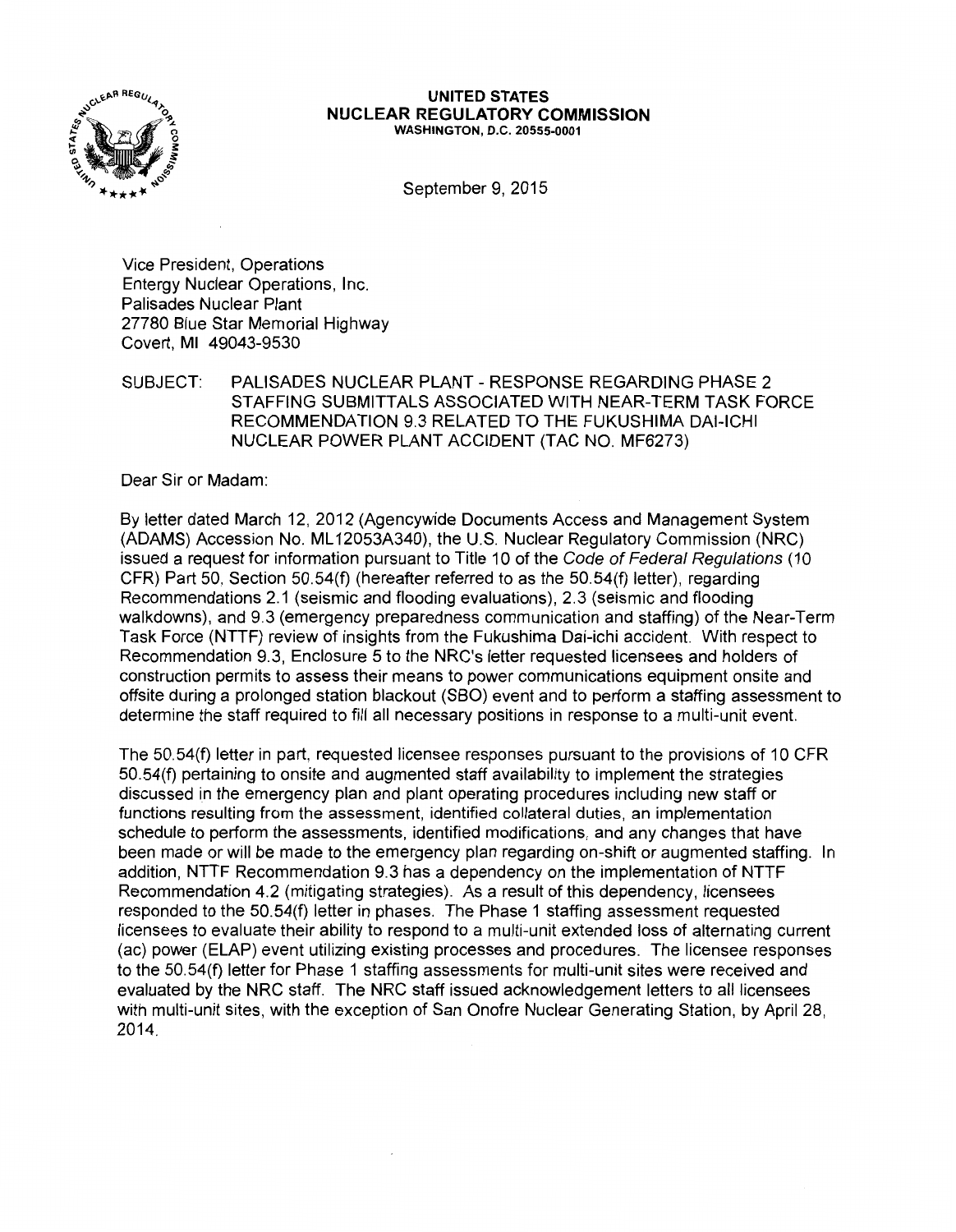Licensees were also requested to submit for NRC staff review a Phase 2 staffing assessment, which provides an assessment of the staffing necessary to perform the functions related to the strategies developed in response to NTTF Recommendation 4.2 and the resulting NRC Order EA-12-049, "Order to Modify Licenses with Regard to Requirements for Mitigation Strategies for Beyond-Design-Basis External Events [BDBEE]" (ADAMS Accession No. ML 12054A736). Licensees were requested to provide their Phase 2 Staffing Assessments to the NRC no later than four months prior to the beginning of their second refueling outage (as used in the context of NRC Order EA-12-049). By letter dated May 19, 2015 (ADAMS Accession No. ML 15142A546), Entergy Nuclear Operations, Inc. (the licensee) submitted its Phase 2 staffing assessment for Palisades Nuclear Plant to the NRC in response to the 50.54(f) letter.

The NRC staff reviewed your Phase 2 staffing assessment in accordance with the assumptions and guidelines of Sections 2.2, 2.3, and 3 of the Nuclear Energy Institute (NEI) guidance document NEI 12-01, "Guideline for Assessing Beyond Design Basis Accident Response Staffing and Communications Capabilities," (ADAMS Accession No. ML 12125A412), which was endorsed by the NRC staff by letter dated May 15, 2012 (ADAMS Accession No. ML 12131A043). The NRC staff noted that you assessed your current onsite minimum staffing levels to identify any enhancements needed to respond following a beyond-design-basis largescale natural event, and to ensure that the strategies contained in the existing emergency plan and plant operating procedures, such as those used in response to a SBO, can be performed by the site staff. Your assessment assumed that a large-scale natural event causes: ( 1) an ELAP, (2) all units on the site to be affected, and (3) access to the site to be impeded for a minimum of six hours. You also assessed your capability to perform the site specific functions related to the strategies developed in response to Order EA-12-049. You conducted independent reviews and concluded, based on your staffing assessment, that the existing on-shift minimum staff is sufficient to implement the loss of all ac power event response strategies, including those strategies developed to support the requirements of Order EA-12-049, while supporting performance of the required emergency planning duties without unacceptable collateral duties.

The NRC staff reviewed your Phase 2 staffing submittal and confirmed that your existing emergency response resources, as described in your emergency plan, are sufficient to perform the required plant actions and emergency plan functions, and implement the response strategies that were developed in response to Order EA-12-049 without the assignment of collateral duties that would impact the performance of assigned emergency plan functions.

As a result, the NRC staff concludes that your Phase 2 staffing submittal adequately addresses the response strategies needed to respond to a BDBEE using your procedures and guidelines. The NRC staff will verify the implementation of your staffing capabilities through the inspection program.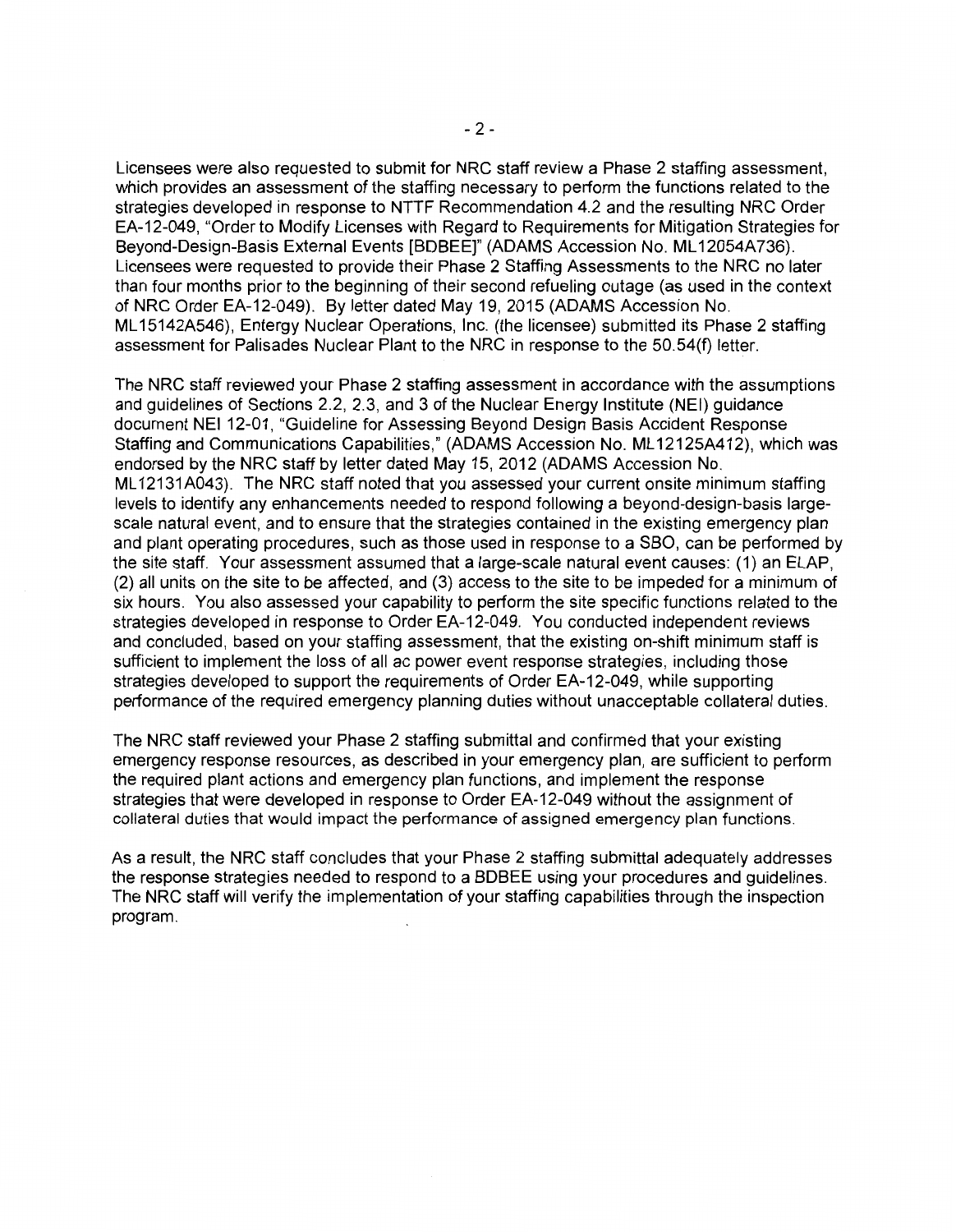If you have any questions regarding this letter, please contact Stephen Philpott at (301) 415- 2365 or via email at Stephen.Philpott@nrc.gov.

Sincerely,<br>Mandy Kflalter

Mandy K. Halter, Acting Branch Chief Orders Management Branch Japan Lessons-Learned Division Office of Nuclear Reactor Regulation

Docket No. 50-255

cc: Distribution via Listserv